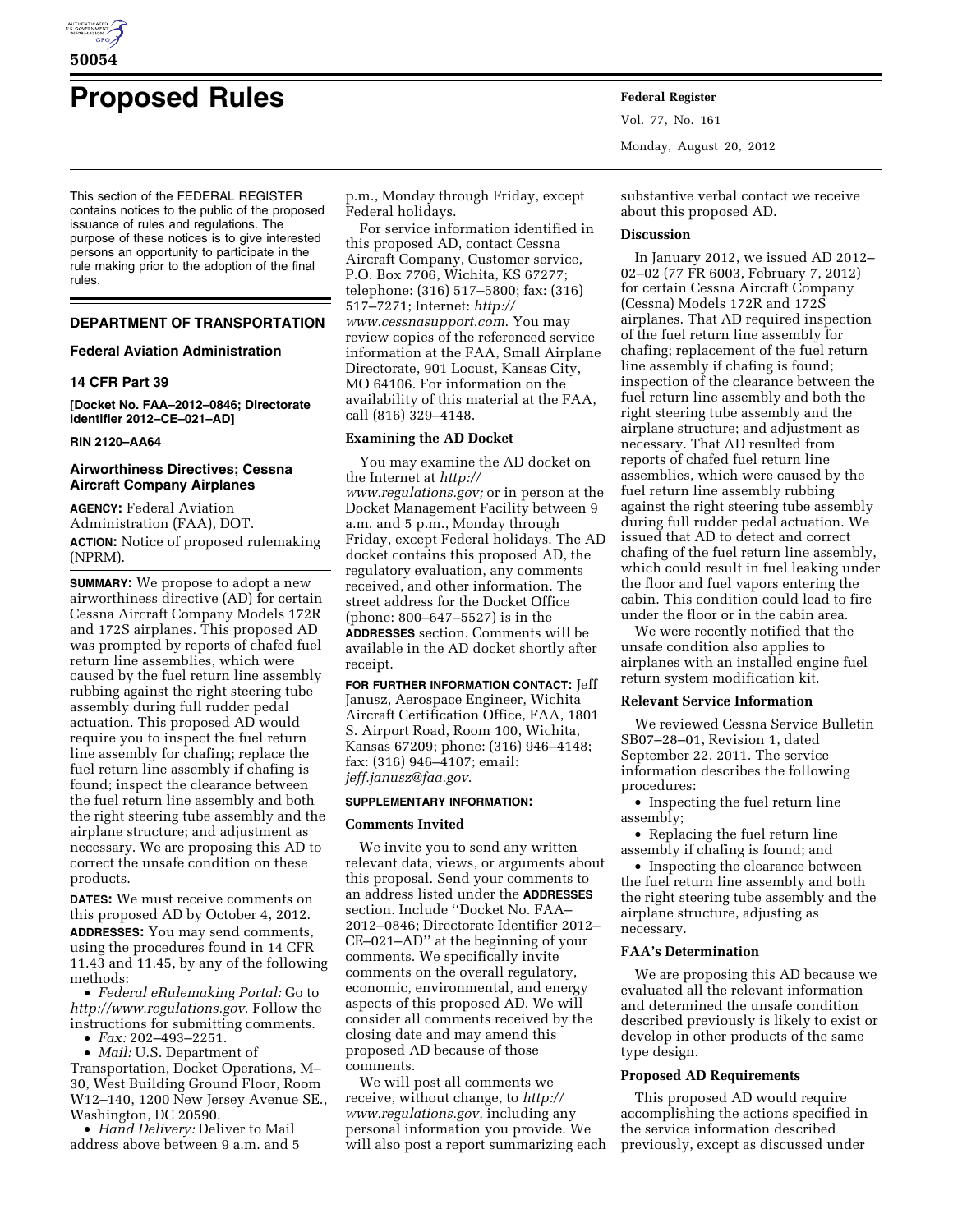''Differences Between the Proposed AD and the Service Information.''

This proposed AD will apply to only the Cessna Models 172R and 172S airplanes that have installed an engine fuel return system modification kit.

AD 2012–02–02 (77 FR 6003, February 7, 2012) will remain in effect for the airplanes without the modification kit.

# **Differences Between the Proposed AD and the Service Information**

The service information permits tube damage up to a depth of 0.0035 inch. There is no known method to accurately measure the thickness damage on a tube. We propose to require replacement of the fuel return line assembly if any damage is found.

If no chafing is found in the inspection of the fuel return line assembly, the service information does not require inspection for clearance around the fuel return line assembly. We propose to require you to inspect the clearance between the fuel return line assembly and both the right steering tube assembly and airplane structure if no chafing is found and if the fuel return line assembly requires replacing.

The service information does not specify a minimum clearance requirement between the fuel return line assembly and the right steering tube assembly, only that the fuel return line assembly does not touch either the right steering tube assembly or the airplane structure. We propose to require a minimum of 0.5 inch of clearance between the fuel return line assembly and the right steering tube assembly and require visible positive clearance

between the fuel return line assembly and the airplane structure, during full rudder pedal actuation.

The serial numbers this proposed AD apply to are not included in the Effectivity of the service information. However, the procedures in the service information for inspection and replacement of the fuel return line assembly are still accurate for the serial numbers this proposed AD applies to.

The requirements of this proposed AD, if adopted as a final rule, would take precedence over the provisions in the service information.

# **Costs of Compliance**

We estimate that this proposed AD affects 55 airplanes of U.S. registry.

We estimate the following costs to comply with this proposed AD:

#### ESTIMATED COSTS

| Action                                                                    | Labor cost                              | Parts cost     | Cost per<br>product | Cost on U.S.<br>operators |
|---------------------------------------------------------------------------|-----------------------------------------|----------------|---------------------|---------------------------|
| Inspection of the fuel return line assembly<br>for chafing and clearance. | work-hour $\times$ \$85 per hour = \$85 | Not applicable | \$85                | \$4,675                   |

We estimate the following costs to do any necessary replacements and adjustments that would be required

based on the results of the inspection. We have no way of determining the

number of aircraft that might need these replacements:

# ON-CONDITION COSTS

| Action                                                                                                                                                                                   | Labor cost                                   | Parts cost | Cost per<br>product |
|------------------------------------------------------------------------------------------------------------------------------------------------------------------------------------------|----------------------------------------------|------------|---------------------|
| Replacement of the fuel return line assembly and adjustment of the clearance<br>between the fuel return line assembly and both the steering tube assembly and<br>the airplane structure. | work-hour $\times$ \$85 per<br>hour = $$85.$ | \$123      | \$208               |

# **Authority for This Rulemaking**

Title 49 of the United States Code specifies the FAA's authority to issue rules on aviation safety. Subtitle I, section 106, describes the authority of the FAA Administrator. Subtitle VII: Aviation Programs, describes in more detail the scope of the Agency's authority.

We are issuing this rulemaking under the authority described in Subtitle VII, Part A, Subpart III, Section 44701: ''General requirements.'' Under that section, Congress charges the FAA with promoting safe flight of civil aircraft in air commerce by prescribing regulations for practices, methods, and procedures the Administrator finds necessary for safety in air commerce. This regulation is within the scope of that authority because it addresses an unsafe condition that is likely to exist or develop on products identified in this rulemaking action.

## **Regulatory Findings**

We determined that this proposed AD would not have federalism implications under Executive Order 13132. This proposed AD would not have a substantial direct effect on the States, on the relationship between the national Government and the States, or on the distribution of power and responsibilities among the various levels of government.

For the reasons discussed above, I certify this proposed regulation:

(1) Is not a ''significant regulatory action'' under Executive Order 12866,

(2) Is not a ''significant rule'' under the DOT Regulatory Policies and Procedures (44 FR 11034, February 26, 1979),

(3) Will not affect intrastate aviation in Alaska and

(4) Will not have a significant economic impact, positive or negative, on a substantial number of small entities

under the criteria of the Regulatory Flexibility Act.

#### **List of Subjects in 14 CFR Part 39**

Air transportation, Aircraft, Aviation safety, Incorporation by reference, Safety.

## **The Proposed Amendment**

Accordingly, under the authority delegated to me by the Administrator, the FAA proposes to amend 14 CFR part 39 as follows:

# **PART 39—AIRWORTHINESS DIRECTIVES**

■ 1. The authority citation for part 39 continues to read as follows:

**Authority:** 49 U.S.C. 106(g), 40113, 44701.

#### **§ 39.13 [Amended]**

■ 2. The FAA amends § 39.13 by adding the following new airworthiness directive (AD):